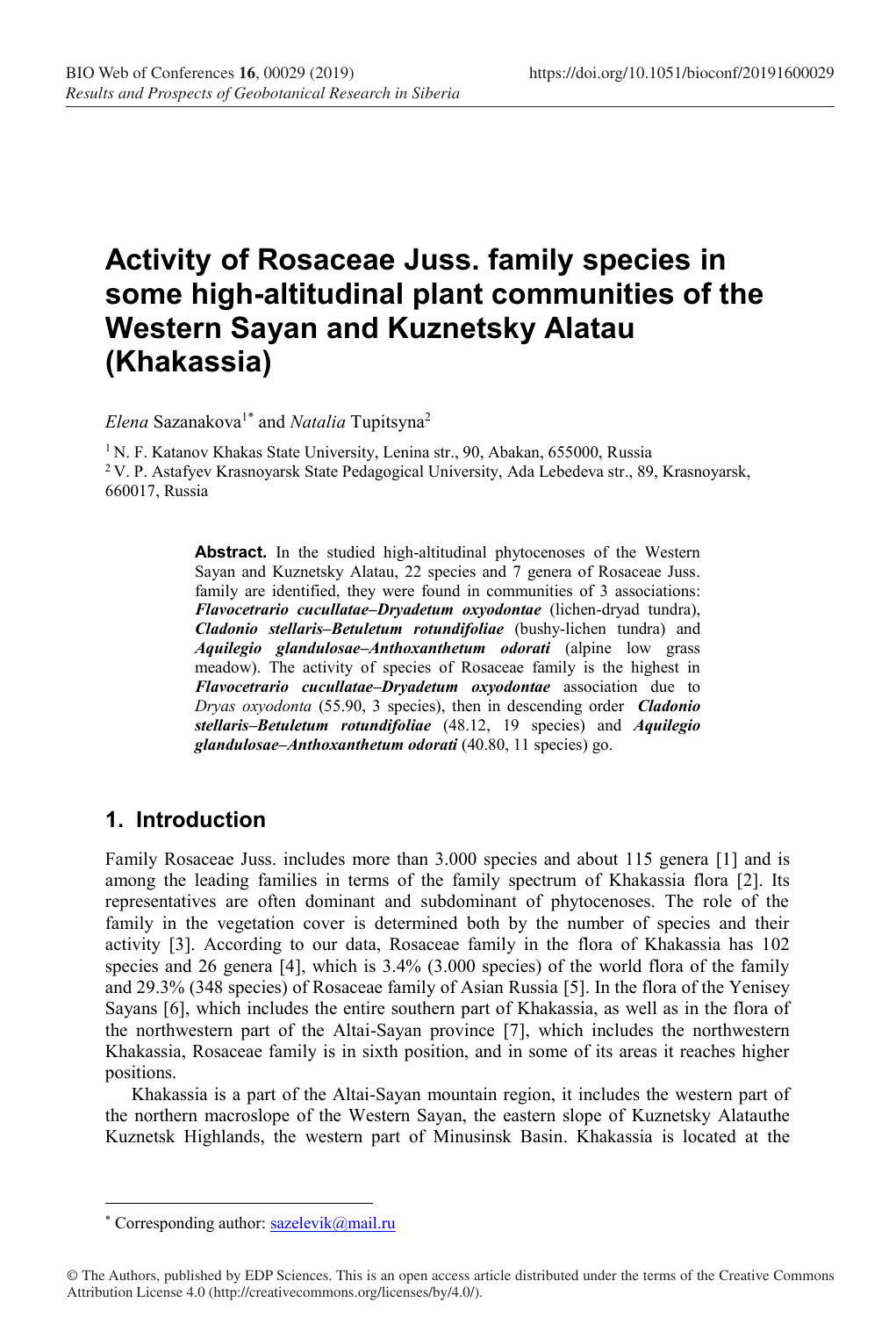junction of the Circumboreal and Iran-Turan Regions of the Holarctic Kingdom [8], near the borders of mountain Altai-West-Sayan and Sayan-Baikal floristic provinces [9].

# **2. Materials and methods**

Field works were carried out in 2016–2017 by standard technique [10]. 33 complete geobotanical releves were made in the Western Sayan: the ridges of Sailyg-Khem-Taiga, Kokhosh, Monysh, the valley of the Big On river and in Kuznetsky Alatau: Pustaskhyl, Chalbakh-Taskhyl, Kharykh-Taskhyl mountains and the surroundings of Lake Rybnoye. Releves were attributed to 3 syntaxa described before [11-16]. According to eco-floristic approach, the studied high-altitude communities are classified in the following way:

Class *Carici rupestris–Kobresietea bellardii* Ohba 1974

Order *Kobresietalia myosuroides* Mirkin et al. (1983) 1986

All. *Dryadion oxyodontae* Zhitlukhina et Oniščenko ex Chytrý, Pešout et Anenkhonov 1993

Ass. *Flavocetrario cucullatae–Dryadetum oxyodontae* Zibzeev, Nedovesova 2014 Class *Loiseleurio***–***Vaccinietea* Eggler ex Schubert 1960

Order *Betuletalia rotundifoliae* Mirkin et al. ex Chytrý, Pešout et Anenkhonov 1993

All. *Empetro–Betulion rotundifoliae* Zhitlukhina et Oniščenko 1987

Ass. *Cladonio stellaris–Betuletum rotundifoliae* Telyatnikov 2015

Class *Mulgedio–Aconitetea* Hadač et Klika in Klika et Hadač 1944

Order *Schulzio crinitae–Aquilegietalia glandulosae* Ermakov, Shaulo et Maltseva 2000

All. *Schulzio crinitae–Aquilegion glandulosae* Ermakov, Shaulo et Maltseva 2000

Ass. *Aquilegio glandulosae–Anthoxanthetum odorati* Krasnoborov ex Ermakov et. al. 2000

List of species of every association is considered as coenoflora. The activity of the species of Rosaceae family was calculated in each of three coenoflora using the formula made by L.I. Malyshev and Yu.N. Petrochenko [17] and modified by M.Yu. Telyatnikov [18].

## **3. Results and discussion**

*Dryas oxyodonta* Juz. is found in all three types of communities, activity optimum of the species is ass. *Flavocetrario cucullatae–Dryadetum oxyodontae* (51.66). In the Western Sayan (Sailig-Khem-Taiga ridges), the coenoses of this association are confined to the altitudes from 2205 m to 2303 m above sea level (alpine belt). They inhabit the tops of mountains in windy areas with a low level of snow cover. In Kuznetsky Alatau (Pustaskhyl mountain), communities are located from 1273 m to 1524 m above sea level, and are present in the upper part of the mountain tundra belt. They inhabit the slopes of the northern exposure. The association is dominated by dwarf shrubs (*Dryas oxyodonta*, *Empetrum nigrum* L., *Vaccinium vitis-idaea* L.) and lichens (*Flavocetraria cucullata* (Bellardi) Kärnefelt et A. Thell, *F. nivalis* (L.) Kärnefelt et A. Thell, *Thamnolia vermicularis* (Sw.) Schaer.). Mosses are negligible (*Aulacomnium turgidum* (Wahlenb.) Schwägr., *Pleurozium schreberi* (Brid.) Mitt., *Rhytidium rugosum* (Hedw.) Kindb.). *Dryas oxyodonta* is often the dominant and edificator, the plant cover of the species is 7–60 %. The average species number is 29 species per 100 sqm.

In the Western Sayan, communities of ass. *Cladonio stellaris–Betuletum rotundifoliae* are were studied on the ridges of Sailyg-Khem-Taiga, Kokhosh, Monysh and in the valley of the Big On river. The altitude ranges from 1704 m to 2269 m above sea level (subalpine belt). This association occupies the drained, non-steep mountain slopes (10–20°) of various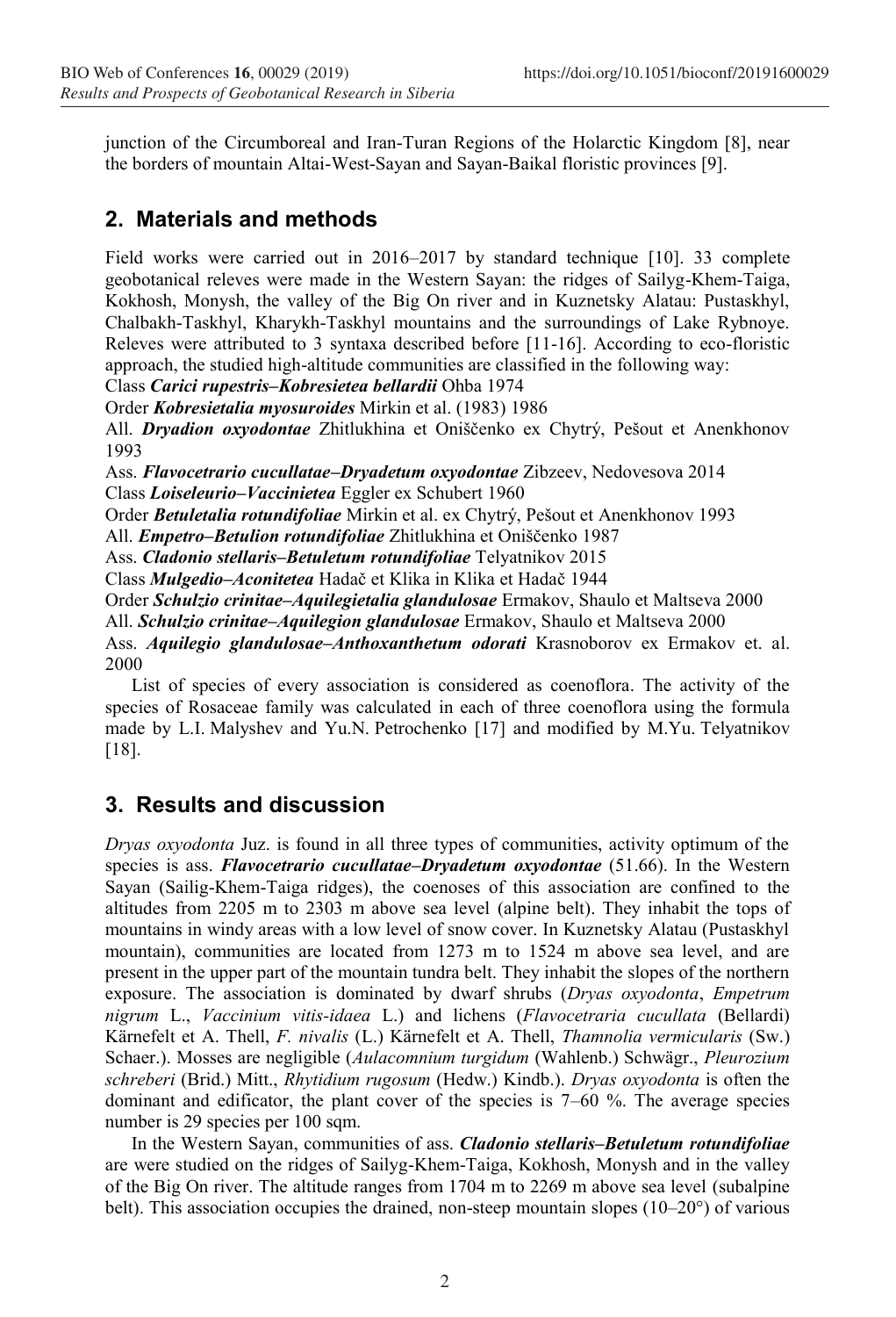orientations, and descends in the lower part of the sub-goltsy belt to the valley of the Big On mountain river. In Kuznetsky Alatau (the saddle between Chalbakh-Taskhyl and Kharykh-Taskhyl mountains, near Lake Rybnoy), the association is located in the upper part of the mountain-tundra belt. The altitude ranges from 1.385 m to 1.524 m above sea level. The association occupies the summits of mountains in the areas of temporary streams after snow melting, depressions, zones of fractures, it descends lower down to the subalpine belt. The main dominants are shrubs (*Betula rotundifolia* Spach, *Salix glauca* L., *S. myrtilloides* L.), lichens (*Cladonia rangiferina* (L.) FH Wigg., *C. stellaris* (Opiz) Pouzar et Vezda, *Cetraria islandica* (L.) Ach., *Flavocetraria cucullata*, *F. nivalis*, *Thamnolia vermicularis*) and shrubs (*Empetrum nigrum*, *Vaccinium vitis-idaea*). In this association, *Dryas oxyodonta* is less active (22.04). Species of *Alchemilla* genus (12 species) are widely represented in the Western Sayan in the headwaters of the Big On river; *Alchemilla krylovii*  Juz. (4.10) and *Alchemilla sibirica* Zamelis (2.88) have a higher activity. Species *A. anisopoda* Juz., *A. aperta* Juz., *A. bungei* Juz., *A. cryptocaula* Juz., *A. dasyclada* Juz., *A. diglossa* Juz., *A. lipschitzii* Juz., *A. omalophylla* Juz., *A. orbicans* Juz., *A. subcrenata*  Buser are found occasionally. The average species number of ass. *Cladonio stellaris– Betuletum rotundifoliae* is 38 species per 100 sqm.

Ass*. Aquilegio glandulosae–Anthoxanthetum odorati* unites alpine low grass meadows. It is noted in the Western Sayan on the ridges Sailyg-Khem-Taiga, Kokhosh and Monysh. The altitude ranges from 1859 m to 2116 m above sea level. This association is located in the sub-goltsy belt near the snowfields, in the areas of seepage humidification, in small depressions, on steep 15–30° mountain slopes of northeastern orientation. In Kuznetsky Alatau it is noted at the foothills of Pustoskhyl mountain, near Lake Rybnoye. The altitude ranges from 1463 m to 1520 m above sea level. In the alpine low grass meadows, *Dryas oxyodonta* is the least active (0.63), rare and scant species. In this association, species of *Alchemilla* genus are quite active: *Alchemilla dasyclada* (4.47), *A. leiophylla* (4.47), *A. krylovii* (3.46), *A. sauri* (3.46). The average species number of ass. *A. g.–A. o***.** is 33 species per 100 sqm.

*Sibbaldia procumbens* L. is noted in the same association. In the Western Sayan, this species is common, but scant. The species is common and highly active (18.33) in alpine low grass meadows of Kuznetsky Alatau.

*Dasiphora fruticosa* (Fisch. Ex Lehm.) Juz. is widely represented as part of shrub layer in ass. *Aquilegio glandulosae–Anthoxanthetum odorati* (3.46) and ass. *Cladonio stellaris– Betuletum rotundifoliae* (3.53) due to frequent occurrence and small plant cover.

22 species and 7 genera of Rosaceae family are identified in the high-altitudinal communities of the Western Sayan and Kuznetsky Alatau. The species activity is shown in table 1.

| Species of the Rosaceae family | Associations    |                 |                |
|--------------------------------|-----------------|-----------------|----------------|
|                                | $F. c. - D. o.$ | $C. s. - B. r.$ | $A. g. -A. o.$ |
| Alchemilla anisopoda           |                 | 1.33            | 0.63           |
| Alchemilla aperta              |                 | 0.77            |                |
| Alchemilla bungei              |                 | 0.24            |                |
| Alchemilla cryptocaula         |                 | 0.24            |                |
| Alchemilla dasyclada           |                 | 0.24            | 4.47           |
| Alchemilla diglossa            |                 | 0.24            |                |
| Alchemilla krylovii            |                 | 4.10            | 3.46           |
| Alchemilla leiophylla          |                 |                 | 4.47           |
| Alchemilla lipschitzii         |                 | 0.77            |                |
| Alchemilla omalophylla         |                 | 0.24            | 0.63           |

**Table 1.** The species activity of Rosaceae family of high-altitude communities in the Western Sayan and Kuznetsky Alatau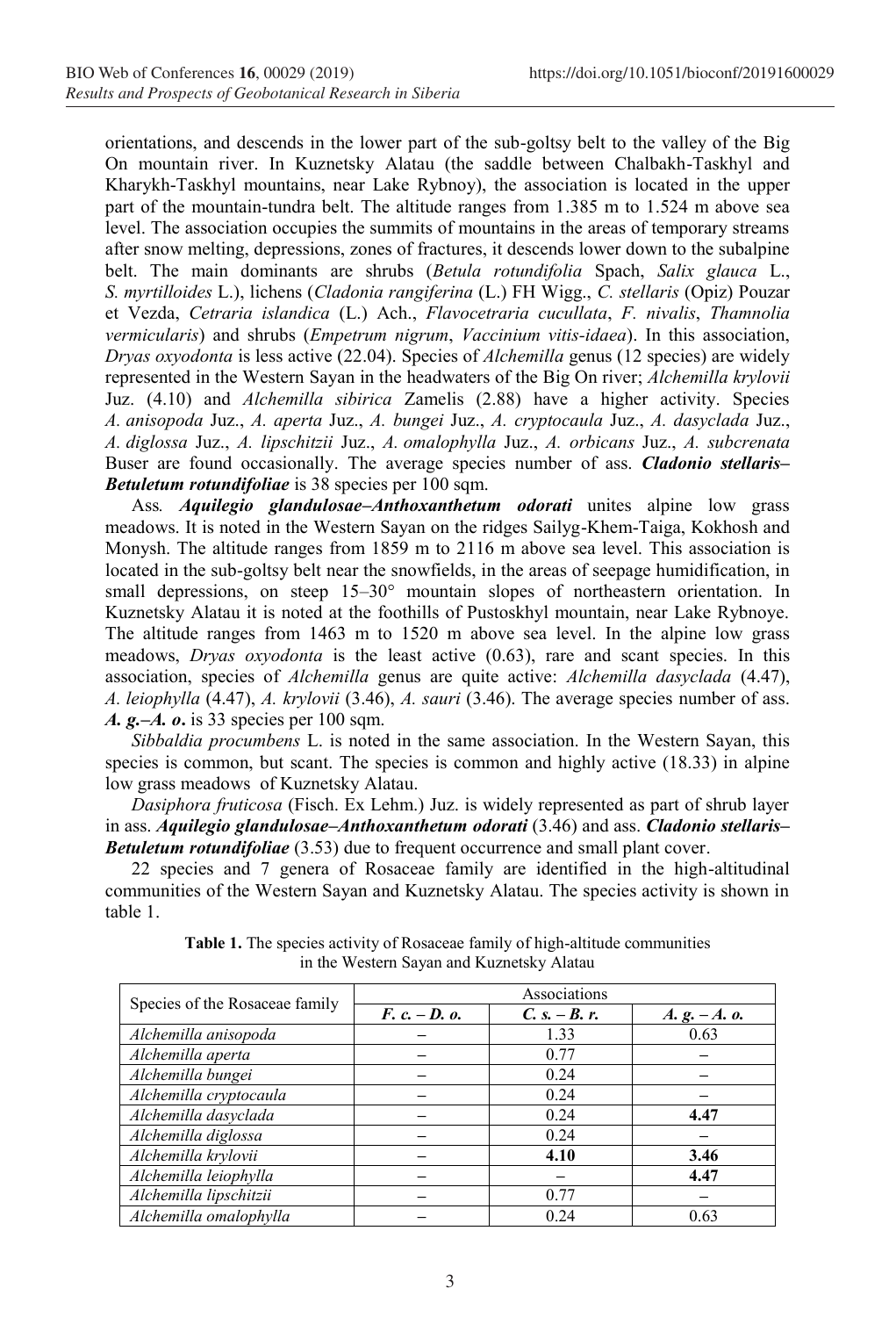| Alchemilla orbicans   |                   | 0.77                 |                      |
|-----------------------|-------------------|----------------------|----------------------|
| Alchemilla sauri      |                   |                      | 3.46                 |
| Alchemilla sibirica   |                   | 2.88                 | 0.63                 |
| Alchemilla subcrenata |                   | 0.24                 | 0.63                 |
| Cotoneaster uniflorus |                   | 0.24                 |                      |
| Dasiphora fruticosa   |                   | 3.53                 | 3.46                 |
| Dryas oxyodonta       | 51.66             | 22.04                | 0.63                 |
| Potentilla evestita   |                   | 2.18                 |                      |
| Potentilla gelida     | 0.77              | 5.15                 |                      |
| Potentilla nivea      | 3.47              |                      |                      |
| Sibbaldia procumbens  |                   | 2.43                 | 18.33                |
| Spiraea alpina        |                   | 0.49                 |                      |
| Total:                | $55.90/3$ species | $48.12 / 19$ species | $40.80 / 11$ species |

### **4. Conclusion**

The activity of species of the Rosaceae family is highest in lichen-dryad tundra ass. *Flavocetrario cucullatae–Dryadetum oxyodontae* – 55.90 (3 species), in bushy-lichen tundra ass. *Cladonio stellaris–Betuletum rotundifoliae* – 48.12 (19 species), in alpine low grass meadows ass. *Aquilegio glandulosae–Anthoxanthetum odorati* – 40.80 (11 species).

This paper was supported by a grant No 18-44-24006 "Natural and urbanized floras of Trans-Yenisei Siberia" given by the Russian Foundation for Basic Research and the Krasnoyarsk Regional Supporting Fund of Scientific and Technical Activities.

#### **References**

- 1. R.V. Kamelin, *Rosaceae* (Barnaul, Altaiskye Stranitsy, 2006)
- 2. *The vegetation cover of the Khakassia* (Novosibirsk, Science, 1976)
- 3. B.A. Yurtsev, *Flora Suntar-Hayat*: *Problems of the history of high-altitude landscapes of North-Eastern Siberia* (Leningrad, Science, 1968)
- 4. Е.V. Sazanakova, N.N. Tupitsyna, Vestnik KrasGAU, **4** (115) (2016)
- 5. *Synopsis of flora of Asiatic Russia: Vascular plants* (Novosibirsk, SD RAS, 2012)
- 6. N.V. Stepanov, *Vascular plants of the Yenisei Sayan* (Krasnoyarsk, Sib. Fed. University, 2016)
- 7. А.L. Ebel, *Synopsis flora north-western part of the Altai-Sayan province* (Kemerovo, KREOO «Irbis», 2012)
- 8. А.L. Takhtajan, *The floristic regions of the World* (L., Science, 1978)
- 9. R.V. Kamelin, *Problems of botany of South Siberia and Mongolia* (Barnaul, AzBuka press, 2002)
- 10. А.А. Yunnatov, *Field geobotany*. **3** (M.-L., Science, 1964)
- 11. Е. G. Zibzeev, Sib. Bot. journal, **2**, 2 (2007)
- 12. N.B. Ermakov, *The current status of the basic scientific concepts of vegetation* (Ufa, Gilem 2012)
- 13. Е.G. Zibzeev, Е.А. Basargin, Herald of Novosibirsk State University. Series Biology, clinical medicine, **10**, 2 (2012)
- 14. Е.G. Zibzeev, Т.А. Nedovesova, Turczaninowia, **17**, 3 (2014)
- 15. М.Yu. Telyatnikov, Flora of Asian Russia, 3 (19) (2015)